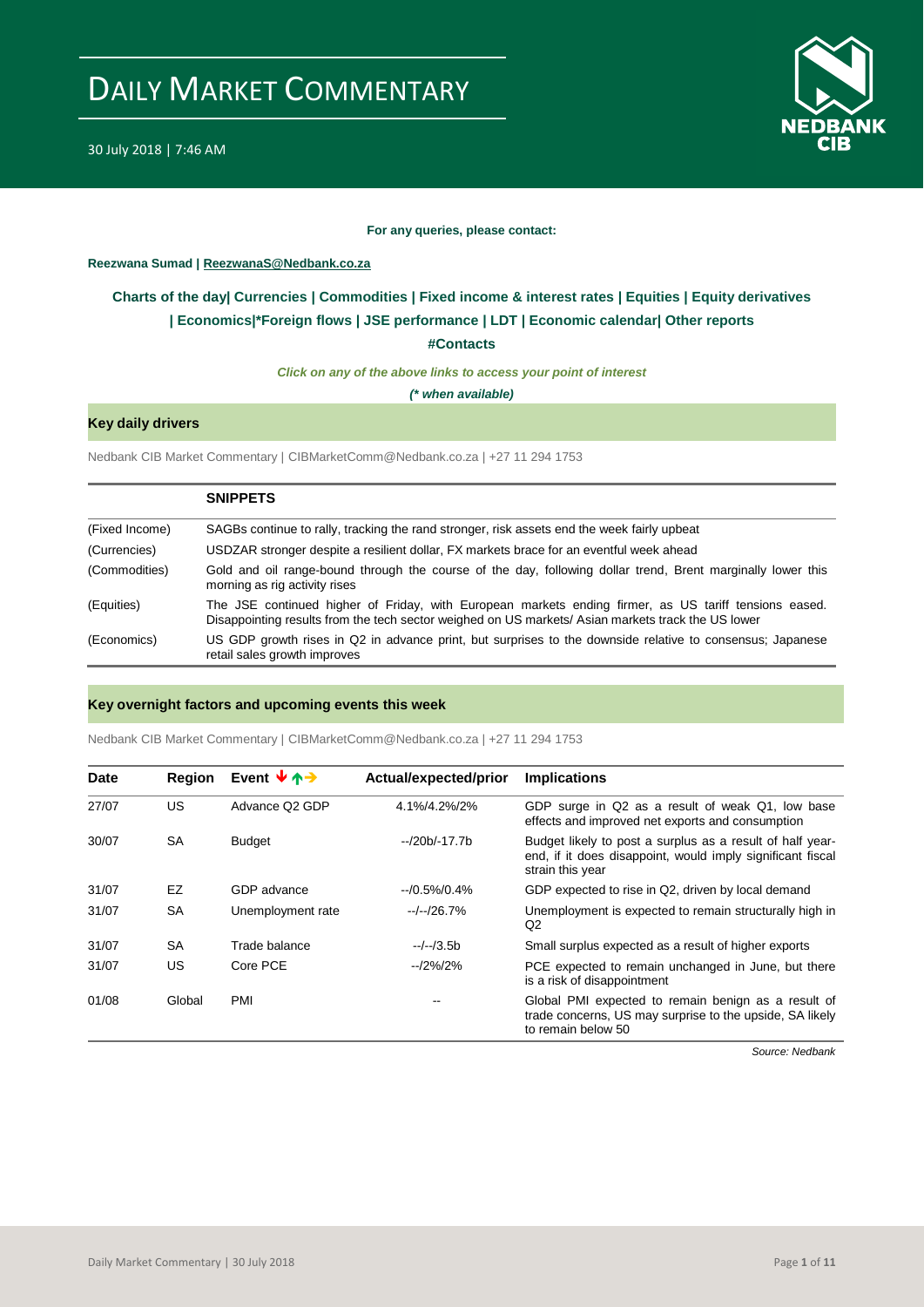

## <span id="page-1-0"></span>**Fixed income and interest rates [back to top](#page-0-0) back to top**

Bond flow sales |+2711 535 4021 | Corporate Money Markets | +2711 535 4007 | Business Bank Money Markets | +2711 535 4006

|                                 |                   | Δ              | Δ                | $\Delta$   | Δ        |                  |
|---------------------------------|-------------------|----------------|------------------|------------|----------|------------------|
| <b>Bonds</b>                    |                   | 1 <sub>d</sub> | <b>MTD</b>       | <b>YTD</b> | 12Month  | <b>MTD</b> trend |
|                                 | <b>Last price</b> |                |                  |            |          |                  |
|                                 | %                 | bps            | bps              | bps        | bps      |                  |
| R204-0.4 yrs                    | 6.68              | $-0.65$        | $-4.35$          | $-38.75$   | $-41.25$ | ⊕                |
| R208-2.7 yrs                    | 7.66              | $-0.30$        | $-14.60$         | 9.80       | 26.80    | ⇓                |
| R186-8.4 yrs                    | 8.57              | $-0.55$        | $-26.35$         | $-1.65$    | 5.25     | ⇓                |
| R2048-29.6 yrs                  | 9.47              | $-0.30$        | $-20.30$         | $-24.70$   | $-32.30$ | ⇓                |
| <b>US 10 yr</b>                 | 2.96              | 0.37           | 9.78             | 55.25      | 66.91    | ⇑                |
| <b>UK 10 yr</b>                 | 1.28              | 0.20           | 0.20             | 9.00       | 7.70     | ⇑                |
| German 10 yr                    | 0.40              | $-0.10$        | 10.10            | $-2.40$    | $-13.30$ | ↟                |
| Japan 10 yr                     | 0.11              | 0.20           | 7.00             | 5.80       | 3.00     | ⇑                |
|                                 |                   | $\Lambda$      | $\Lambda$        | Δ          | Δ        | <b>MTD</b> trend |
| <b>Money Market</b>             | <b>Last price</b> | 1 <sub>d</sub> | <b>MTD</b>       | <b>YTD</b> | 12Month  |                  |
|                                 | %                 | bps            | bps              | bps        | bps      |                  |
| SA reporate                     | 6.50              | 0.00           | 0.00             | $-25.00$   | $-25.00$ | ⇛                |
| SA prime rate                   | 10.00             | 0.00           | 0.00             | $-25.00$   | $-25.00$ | ⇛                |
| SA CPI (MTD = previous month)   | 4.60              |                | 20.00            | $-10.00$   | $-50.00$ | ↟                |
| SA 3m JIBAR                     | 6.97              | 0.00           | 0.90             | $-19.10$   | $-11.60$ | ↑                |
| SA3m NCD                        | 6.95              | 0.00           | $-1.25$          | $-20.00$   | $-10.00$ | ⇓                |
| SA6m NCD                        | 7.53              | 0.00           | 8.75             | $-7.50$    | 5.00     | ↟                |
| SA12m NCD                       | 8.08              | $-2.50$        | $-5.00$          | 17.50      | 32.50    | ⇓                |
| US 3m LIBOR                     | 2.34              | 0.35           | 0.66             | 64.81      | 103.13   | ⇑                |
| UK3m LIBOR                      | 0.79              | $-0.79$        | 11.48            | 26.78      | 50.30    | ⇑                |
| Japan 3m LIBOR                  | $-0.03$           | 0.42           | 1.40             | $-0.68$    | $-1.74$  | ⇑                |
| Source: Bloomberg & Nedbank CIB |                   |                | 2018/07/30 07:33 |            |          |                  |

| <b>FRAs and Swaps</b>            | Last price | Δ<br>1 <sub>d</sub> | Δ<br><b>MTD</b> | $\Delta$<br><b>YTD</b> | Δ<br>12Month | <b>MTD</b> trend |
|----------------------------------|------------|---------------------|-----------------|------------------------|--------------|------------------|
|                                  | %          | bps                 | bps             | bps                    | bps          |                  |
| 3X6 FRA                          | 7.02       | $-1.00$             | $-4.00$         | 13.00                  | 13.00        | ⇓                |
| 6X9 FRA                          | 6.86       | 0.00                | 4.00            | 3.00                   | 4.00         |                  |
| 9X12 FRA                         | 7.23       | $-1.00$             | $-7.00$         | 44.00                  | 58.00        | ↑↓               |
| 18X21 FRA                        | 7.45       | 0.00                | $-11.00$        | 47.00                  | 73.00        |                  |
| SA 2yr Swap                      | 7.24       | $-0.15$             | $-6.64$         | 31.17                  | 47.65        | 介合介介介            |
| SA 3yr Swap                      | 7.37       | $-1.50$             | $-11.50$        | 32.00                  | 50.30        |                  |
| SA 5yr Swap                      | 7.61       | $-0.25$             | $-18.75$        | 27.75                  | 43.25        |                  |
| SA 10yr Swap                     | 8.08       | 1.00                | $-22.00$        | 15.50                  | 24.00        |                  |
| SA 15yr Swap                     | 8.34       | 2.00                | $-23.00$        | 18.00                  | 27.65        | ⊕                |
|                                  |            |                     |                 |                        |              |                  |
|                                  |            | $\Delta$            | $\Delta$        | $\Delta$               | Δ            | <b>MTD</b> trend |
| <b>Spreads</b>                   | Last price | 1 <sub>d</sub>      | <b>MTD</b>      | <b>YTD</b>             | 12Month      |                  |
|                                  | %          | bps                 | bps             | bps                    | bps          |                  |
| 2v10v                            | $-0.84$    | $-1.15$             | 15.36           | 15.67                  | 23.65        | ⇑                |
| 3v10v                            | $-0.71$    | $-2.50$             | 10.50           | 16.50                  | 26.30        | 飠                |
| R186-R204                        | 1.90       | 0.10                | $-22.00$        | 37.10                  | 46.50        | ⇓                |
| R2048-R186                       | 0.90       | 0.25                | 6.05            | $-23.05$               | $-37.55$     | ⇑                |
| 5y-R186                          | $-0.97$    | 0.30                | 7.60            | 29.40                  | 38.00        | ⇑                |
| 10y-R186                         | $-0.49$    | 1.55                | 4.35            | 17.15                  | 18.75        |                  |
| 15y-R186                         | $-0.23$    | 2.55                | 3.35            | 19.65                  | 22.40        | ⇑<br>⇑           |
| SA 5yr CDS spread - basis points | 181.63     | 1.09                | $-27.83$        | 24.68                  | $-1.71$      | ⊕                |

#### **US 10 year yield**

#### **SA 10 year yield**



*Source: Bloomberg, Nedbank*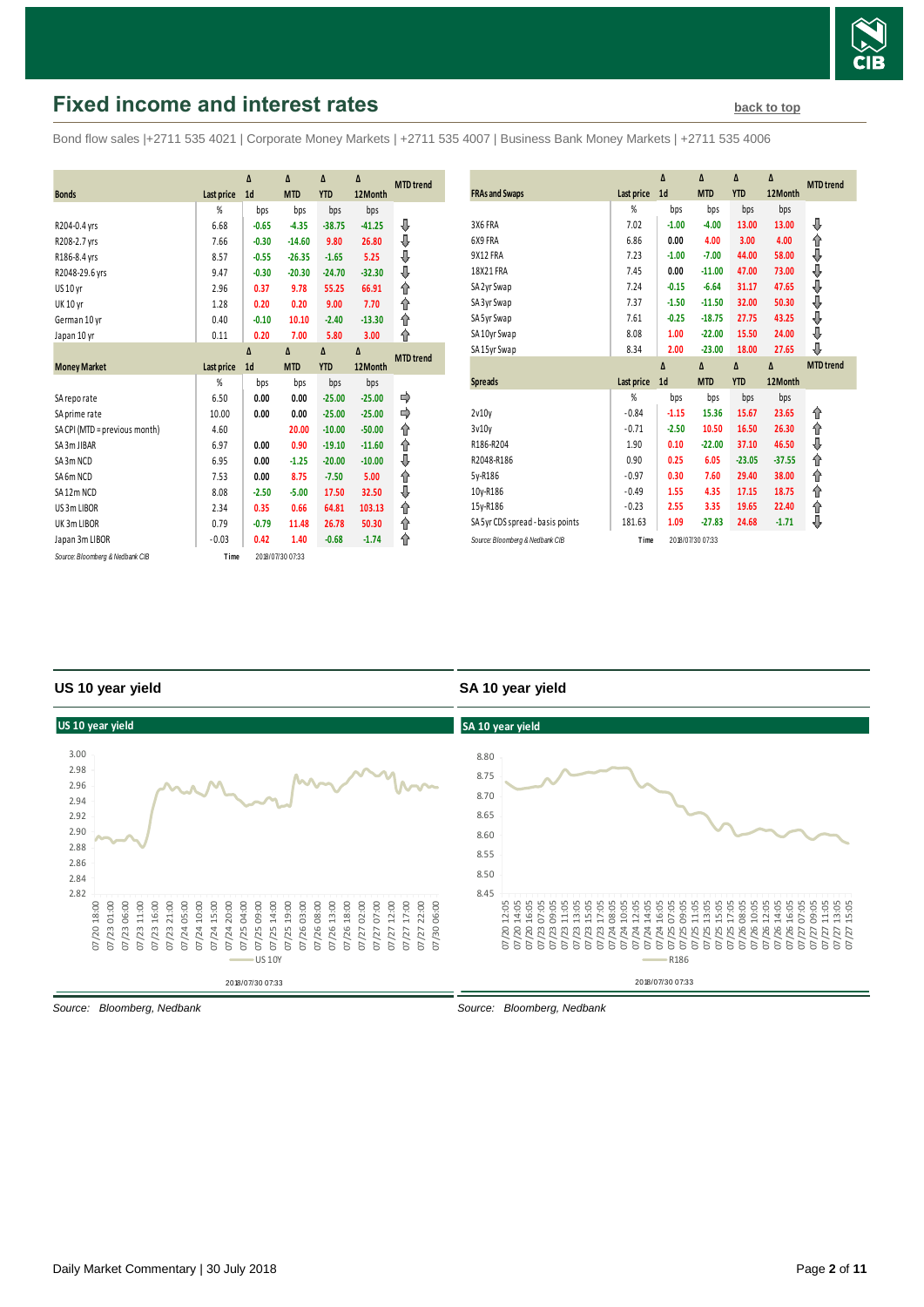

## <span id="page-2-0"></span>**Currencies [back to top](#page-0-0)**

Business Banking FX | +27 11 535 4003 | Corporate FX | +2711 535 4002 | Institutional FX | +2711 535 4005

- The final session of the week saw the rand open trading at 13.2300, some decent two way flows on the day, but ultimately trading around the 13.20 pivot, to close the week at 13.1975, this morning currently trading unchanged at that level, EURZAR trading at 15.3885 and GBPZAR is trading at 17.2950.
- On the international front another subdued session saw EURUSD confined between 1.1623 and 1.1660, this morning trading marginally changed from the same time on Friday at 1.1654.
- Gold is currently trading at 1220.10, which is around 4 dollars off from the time of the local close on Friday.
- Data releases scheduled for today, locally we have money supply and the budget balance, from Europe German CPI and consumer confidence for the zone and from the U.S we have pending home sales and Dallas FED activity.
- After recovering from its worst levels of around 13.5725 on the week the rand posted steady gains to close the week trading around the 13.20 level, as yet the local unit has not made any meaningful or sustained gains sub the 13.20 level, this week the focus will be on the Eskom road show, Zimbabwean elections, various central bank events and the release of the U.S payrolls data on Friday.
- Possible trading range in the rand today 13.0500 to 13.4000

|                                 |            | $% \Delta$ | $%$ $\Delta$     | $%$ $\Delta$ | $% \Delta$   | <b>MTD</b> trend | <b>USD trend</b> |
|---------------------------------|------------|------------|------------------|--------------|--------------|------------------|------------------|
| <b>Majors</b>                   | Last price | $-1d$      | <b>MTD</b>       | <b>YTD</b>   | 12Month      |                  |                  |
| GBPUSD                          | 1.31       | 0.05       | $-0.72$          | $-2.97$      | $-0.59$      | ⇩                | USD strength     |
| <b>EURUSD</b>                   | 1.17       | 0.03       | $-0.20$          | $-2.87$      | $-1.27$      | ⇓                | USD strength     |
| <b>USDJPY</b>                   | 111.05     | 0.00       | 0.26             | 1.48         | 0.58         | ⇑                | USD strength     |
| <b>USDAUD</b>                   | 1.35       | 0.07       | 0.13             | 5.55         | 7.90         | ⇑                | USD strength     |
|                                 |            | $% \Delta$ | $% \Lambda$      | $% \Lambda$  | $%$ $\Delta$ | <b>MTD</b> trend | <b>ZAR</b> trend |
| <b>Rand crosses</b>             | Last price | $-1d$      | <b>MTD</b>       | <b>YTD</b>   | 12Month      |                  |                  |
| <b>USDZAR</b>                   | 13.19      | 0.17       | $-4.02$          | 6.15         | $-0.30$      | ⇩                | ZAR strength     |
| GBPZAR                          | 17.30      | 0.25       | $-4.79$          | 3.34         | $-0.91$      | ⇩                | ZAR strength     |
| <b>EURZAR</b>                   | 15.39      | 0.19       | $-4.22$          | 3.46         | $-1.58$      | ⇓                | ZAR strength     |
| AUDZAR                          | 9.76       | 0.09       | $-4.16$          | 0.98         | $-8.22$      | ⇓                | ZAR strength     |
| ZARIPY                          | 8.42       | $-0.17$    | 4.12             | $-7.29$      | 0.85         | ↟                | ZAR strength     |
|                                 |            | $% \Delta$ | $%$ $\Delta$     | $% \Delta$   | $% \Delta$   | <b>MTD</b> trend | <b>ZAR</b> trend |
| <b>African FX</b>               | Last price | $-1d$      | <b>MTD</b>       | <b>YTD</b>   | 12Month      |                  |                  |
| ZARMWK (Malawian kwacha)        | 55.02      | $-0.00$    | 4.11             | $-6.51$      | 0.27         | ⇑                | ZAR strength     |
| ZARBWP (Botswana pula)          | 0.78       | 0.21       | 2.93             | $-1.99$      | 0.76         | ⇑                | ZAR strength     |
| ZARKES (Kenyan shilling)        | 7.61       | $-0.19$    | 3.37             | $-9.64$      | $-3.27$      | ⇑                | ZAR strength     |
| ZARMUR (Mauritian rupee)        | 2.62       | 0.90       | 3.33             | $-4.16$      | 3.79         | ↟                | ZAR strength     |
| ZARNGN (Nigerian naira)         | 27.40      | 0.02       | 4.07             | $-6.06$      | 13.04        | ⇑                | ZAR strength     |
| ZARGHS (Ghanian cedi)           | 0.36       | $-1.31$    | 3.17             | $-1.61$      | 7.62         | ⇑                | ZAR strength     |
| ZARZMW (Zambian kwacha)         | 0.76       | 0.61       | 3.94             | $-6.27$      | 11.22        | ↟                | ZAR strength     |
| ZARMZN (Mozambican metical)     | 4.40       | 0.02       | 2.26             | $-7.47$      | $-4.82$      | ⇑                | ZAR strength     |
| Source: Bloomberg & Nedbank CIB | Time       |            | 2018/07/30 07:33 |              |              |                  |                  |

*\*Please note that the sign on the % change reflects the change on the headline number. The narrative indicates the trend direction over the month. For trade in any of these currencies, contact our FX dealing desks*



*Source: Bloomberg, Nedbank*

**USDZAR**

#### **EUR/USD**

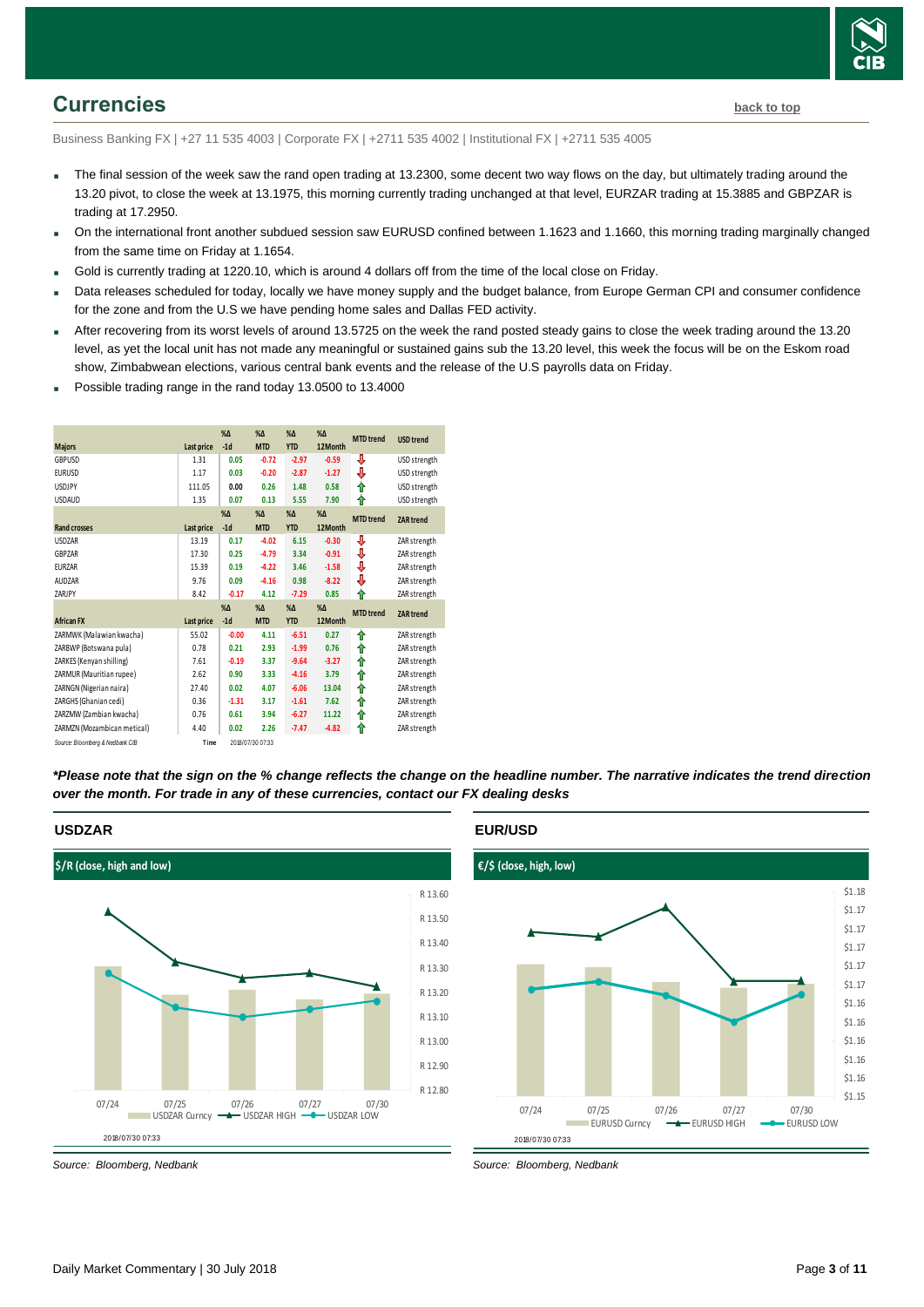

## <span id="page-3-0"></span>**Commodities [back to top](#page-0-0)**

Nedbank CIB Market Commentary | CIBMarketComm@Nedbank.co.za | +27 11 294 1753| +27 11 535 4038

- Oil traded below \$69 a barrel as U.S. drillers boosted the number of rigs searching for crude. Futures little changed after posting a fourth straight weekly drop last week.
- Gold steady as investors prepare for key policy meetings at world's biggest central banks. Bullion for immediate delivery -0.1% to \$1,222.70/oz, 0.4% last week. Silver, platinum, palladium all head for 2nd month of losses.
- Base metals in London resume decline to head for worst month in more than two years, amid a further weakening of the yuan, and continued concerns around global trade and China's economy. Copper leads most metals down, after LMEX finished Fri -5.3% in July; set for biggest monthly loss since May 2016. Copper -0.9% to \$6,240/ton despite strike threat at world's biggest mine. Iron ore for Sept. -0.8% to 487.5 yuan/ton on DCE, after +3.4% Fri.

#### Source: Bloomberg

|                                 |             | $% \Delta$ | $\%$ $\Delta$    | %Δ         | $\%$ $\Delta$ | <b>MTD</b> trend |
|---------------------------------|-------------|------------|------------------|------------|---------------|------------------|
| <b>Commodities</b>              | Last price  | $-1d$      | <b>MTD</b>       | <b>YTD</b> | 12Month       |                  |
| Brent near future (\$)          | 74.28       | $-0.01$    | $-6.50$          | 11.08      | 41.43         | J                |
| WTI crude (\$)                  | 68.89       | 0.29       | $-7.09$          | 14.02      | 38.58         | J                |
| Gold spot (\$)                  | 1220.24     | $-0.48$    | $-2.58$          | $-6.34$    | $-3.76$       | J                |
| Platinum spot (\$)              | 823.85      | $-0.87$    | $-3.45$          | $-11.25$   | $-12.20$      | J                |
| SA white maize spot (R)         | 2 1 3 1 .00 | 0.19       | 3.65             | 12.16      | 17.41         | 11               |
| Source: Bloomberg & Nedbank CIB | Time        |            | 2018/07/30 07:33 |            |               |                  |

#### **SA white maize**



*Source: Bloomberg, Nedbank*

#### **Platinum vs Gold**



*Source: Bloomberg, Nedbank*

#### **Brent Crude vs West Texas Intermediate**

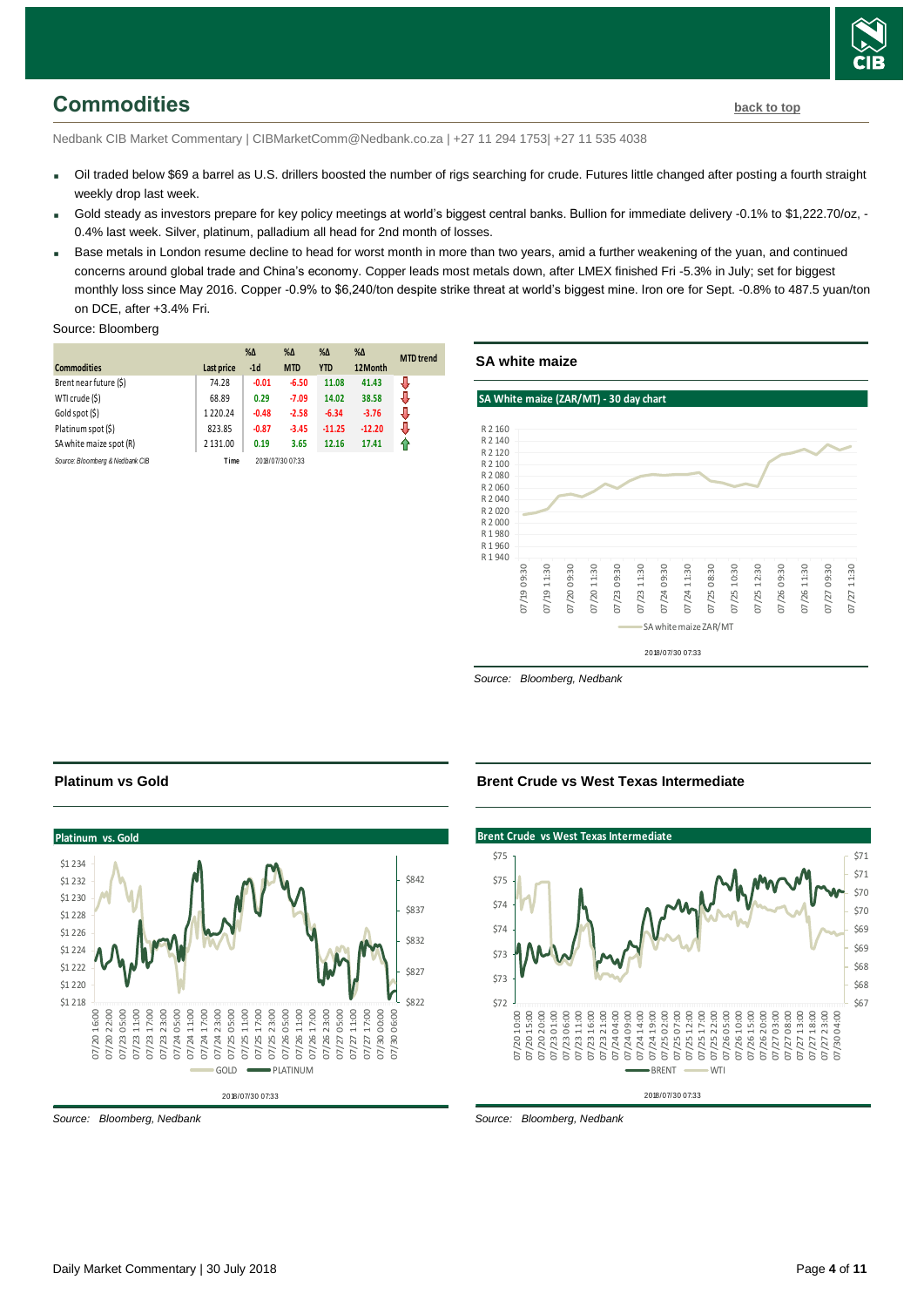

<span id="page-4-0"></span>**Equities [back to top](#page-0-0)** 

Cash equities | +2711 535 4030/31

#### **South Africa**

- The JSE continued higher on Friday, with the Top40 ending the day up 0.83% at 51126.90.
- Most sectors closed in the black with miners and telecom stocks leading the gains.
- BHP Billiton added 2.16 %, closing off its highs, after agreeing to sell their US shale-oil assets to BP.
- Volumes were very light, with the value traded at the close R11.8 billion and the ZAR was trading at 13.17 vs the dollar.

#### **UK/Europe**

- European markets ended firmer as US trade tariff fears eased and buoyed by a number of solid company results.
- In Paris, Carrefour surged 12.01%after reporting a rise in first half operating profit and confirmed financial targets for 2020 and 2022.
- Lafarge Holcim gained 2.60% despite reporting a sharp fall in first half net profit, but did confirm its FY18 growth view.
- On the downside, BASF Group lost 2.82%after reporting a slightly lower profit for the second quarter.
- The DAX rose 0.40%, the CAC40 climbed 0.57% and the FTSE100 gained 0.50%.

#### **USA**

- US markets lost ground on Friday, dragged lower by the tech sector after earnings reports from some major companies disappointed.
- Intel fell 8.6% after their data centre business missed estimates and Twitter tumbled 20.5% after reporting a decline in monthly active users and warned of further drops after deleting phony accounts.
- Apple In was down 1.7% ahead of their results today.
- The Dow lost 0.30%, the Nasdaq fell 1.46% and the S&P500 ended the day down 0.66%.

#### **Asia**

- Asian markets are trading lower this morning, with possible changes to the Bank of Japan's monetary policy this week weighing on sentiment.
- The BOJ will end a two day meeting on Tuesday.
- Chinese and Hong Kong stocks traded lower, with healthcare stocks amongst the worst performers, while infrastructure shares gained. Tencent was down 2.5%.
- A weak close in the US weighed on Australian stocks, with traders seen to be cautious ahead of a busy week of central bank meetings.

<span id="page-4-1"></span>

|                                 |               | %Δ      | $% \Delta$       | $\%$ $\Delta$ | $% \Delta$ | 2017        | <b>MTD</b> trend |
|---------------------------------|---------------|---------|------------------|---------------|------------|-------------|------------------|
| <b>Developed Markets</b>        | Last price    | $-1d$   | <b>MTD</b>       | <b>YTD</b>    | 12Month    | Performance |                  |
| Dow Jones                       | 25 45 1.06    | $-0.30$ | 4.86             | 2.96          | 16.59      | 24.33       | ⇑                |
| Nasdaq                          | 7737.42       | $-1.46$ | 3.02             | 12.08         | 21.38      | 27.16       | ⇑                |
| S&P 500                         | 2818.82       | $-0.66$ | 3.70             | 5.43          | 14.03      | 18.42       | ⇑                |
| DJ Eurostoxx 50                 | 3527.18       | 0.51    | 3.88             | 0.66          | 1.71       | 5.70        | ⇑                |
| DAX                             | 12 860.40     | 0.40    | 4.51             | $-0.44$       | 5.74       | 11.51       | ⇑                |
| CAC                             | 5511.76       | 0.57    | 3.54             | 3.75          | 7.41       | 8.43        | ⇑                |
| <b>FTSE</b>                     | 7701.31       | 0.50    | 0.84             | 0.18          | 4.52       | 7.10        | ⇑                |
| ASX200                          | 6272.90       | $-0.43$ | 1.26             | 3.43          | 10.00      | 6.42        | ⇑                |
| Nikkei 225                      | 22557.92      | $-0.68$ | 1.14             | $-0.91$       | 13.02      | 16.18       | ⇑                |
| MSCI World                      | 2 1 5 6 . 1 1 | $-0.27$ | 3.20             | 2.50          | 9.99       | 19.65       | ⇑                |
|                                 |               | %Δ      | $% \Delta$       | $\%$ $\Delta$ | $% \Delta$ | 2017        |                  |
| <b>Emerging Markets</b>         | Last price    | $-1d$   | <b>MTD</b>       | <b>YTD</b>    | 12Month    | Performance | <b>MTD</b> trend |
| Hang Seng                       | 28585.17      | $-0.76$ | $-1.28$          | $-4.46$       | 5.95       | 35.19       | ⇩                |
| Shanghai                        | 2865.40       | $-0.29$ | 0.63             | $-13.36$      | $-11.92$   | 5.46        | ⇑                |
| Brazil Bovespa                  | 79 866.10     | 0.58    | 9.76             | 4.53          | 21.94      | 28.22       | ⇑                |
| India - NSE                     | 37 321.50     | $-0.04$ | 5.36             | 9.59          | 15.51      | 27.91       | ⇑                |
| Russia Micex                    | 2292.72       | $-0.02$ | $-0.14$          | 8.67          | 19.61      | $-7.69$     | ⇩                |
| <b>MSCI</b> Emerging            | 1092.36       | 0.29    | 2.14             | $-5.71$       | 2.76       | 34.35       | ⇑                |
|                                 |               | %Δ      | $% \Delta$       | $% \Delta$    | $% \Delta$ | 2017        |                  |
| <b>SA Indices</b>               | Last price    | $-1d$   | <b>MTD</b>       | <b>YTD</b>    | 12Month    | Performance | <b>MTD</b> trend |
| <b>JSE All Share</b>            | 57 162.38     | 0.74    | $-0.78$          | $-3.94$       | 4.15       | 17.47       | ⇩                |
| Top 40                          | 51126.90      | 0.83    | $-0.76$          | $-2.68$       | 5.30       | 19.66       | ⇩                |
| Resi 10                         | 40 951.73     | 1.17    | $-2.80$          | 12.84         | 21.02      | 13.03       | ⇩                |
| Indi 25                         | 74 203.79     | 0.65    | $-1.51$          | $-6.17$       | $-0.35$    | 23.03       | ₩                |
| Fini 15                         | 16805.25      | 0.80    | 4.13             | $-5.98$       | 10.10      | 18.54       | ⇑                |
| Source: Bloomberg & Nedbank CIB | Time          |         | 2018/07/30 07:32 |               |            |             |                  |

**Short-term performance of SA equity indices**

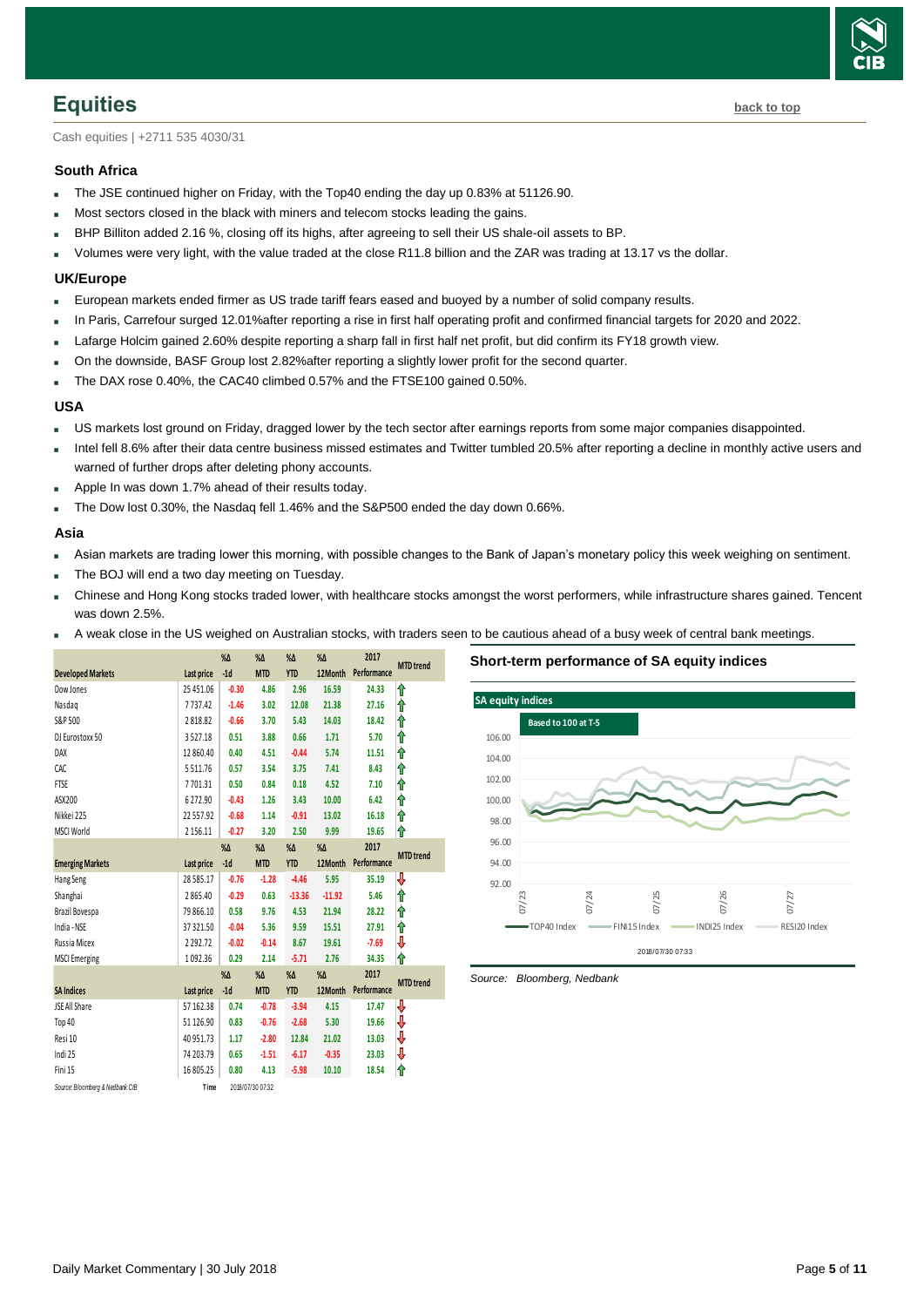# $\hat{\mathbf{u}}$

## <span id="page-5-0"></span>**Last day to trade back to the contract of the contract of the contract of the contract of the contract of the contract of the contract of the contract of the contract of the contract of the contract of the contract of t**

Susan Correia [| Scorreia@Nedbankcapital.co.za](mailto:Scorreia@Nedbankcapital.co.za) | +27 11 295 8227

| Share name                 | Dividend / interest rate |  |
|----------------------------|--------------------------|--|
|                            |                          |  |
| Cullinan Holdings 5.5%Pref | dividend $@$ 5.50cps     |  |
| Nampak Ltd 6% Pref         | dividend @ 6cps          |  |
| Nampak Ltd 6.5% Pref       | dividend $@6.50cps$      |  |
| Peregrine Holdings Ltd     | dividend $@$ 170cps      |  |
|                            |                          |  |

*Source: JSE*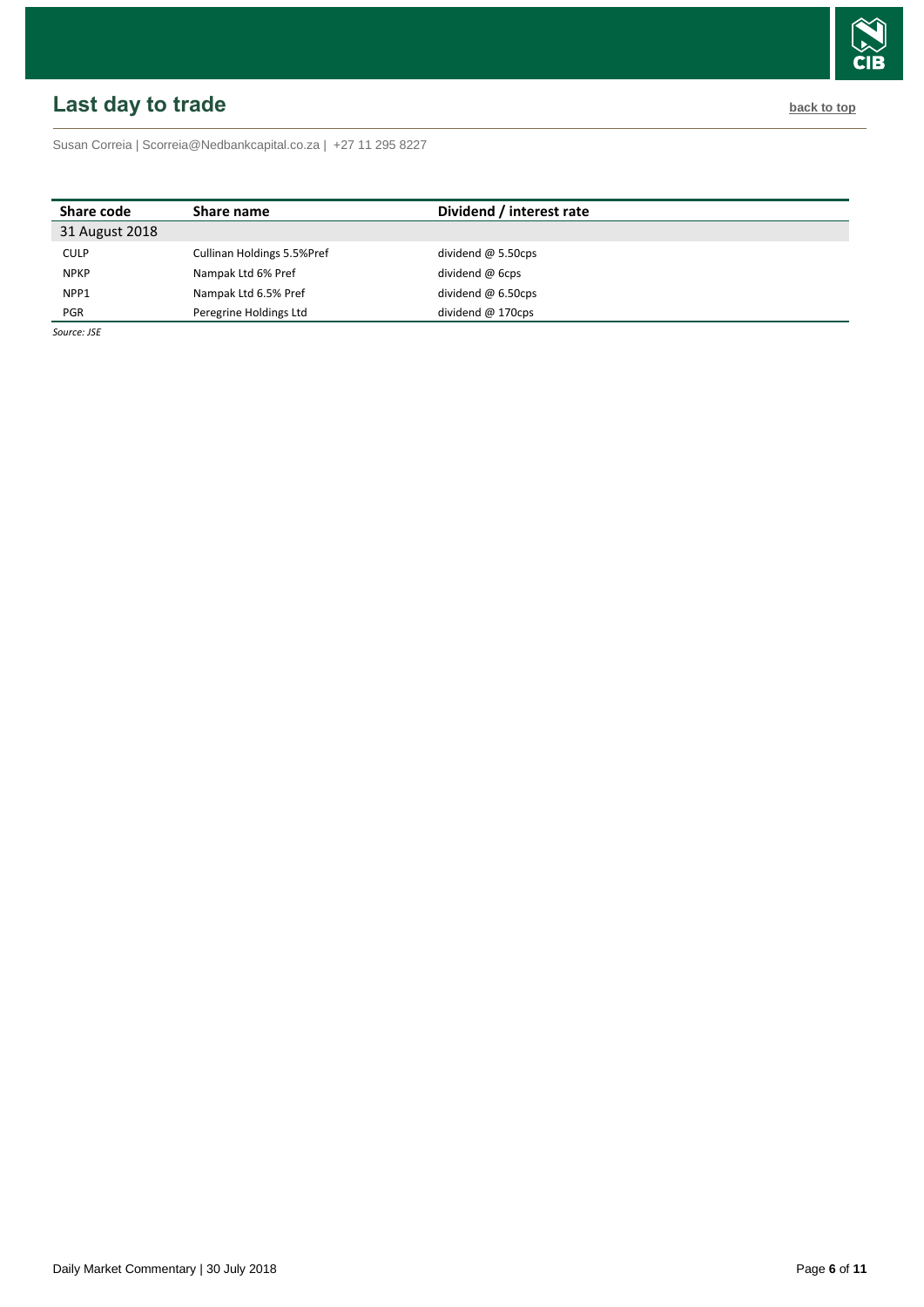## **JSE performance [back to top](#page-0-0) back to top**

Nedbank CIB Market Commentary | CIBMarketComm@Nedbank.co.za | +27 11 294 1753

|                                    |            | %Δ      | %Δ         | %Δ         | %Δ       | 2017        |                  |
|------------------------------------|------------|---------|------------|------------|----------|-------------|------------------|
| Top40 constituents                 | Last price | $-1d$   | <b>MTD</b> | <b>YTD</b> | 12Month  | Performance | <b>MTD</b> trend |
| ABG: Absa Group Ltd                | 167.33     | 0.53    | 4.59       | $-8.06$    | 16.26    | 7.05        | ⇑                |
| AGL: Anglo American Plc            | 292.98     | 0.38    | $-4.70$    | 14.62      | 39.18    | 29.43       | ⇓                |
| ANG: Anglogold Ashanti Ltd         | 111.09     | $-0.56$ | $-0.92$    | $-13.63$   | $-15.46$ | $-14.78$    | ₩                |
| APN: Aspen Pharmacare Holdings Lt  | 251.00     | 0.20    | $-2.80$    | $-9.55$    | $-9.06$  | $-1.62$     | ⇩                |
| BID: Bid Corp Ltd                  | 273.24     | 0.19    | $-0.75$    | $-9.22$    | $-13.91$ | 20.93       | ⇩                |
| BIL: Bhp Billiton Plc              | 295.50     | 2.16    | $-4.91$    | 17.94      | 26.87    | 11.95       | ⇩                |
| BTI: British American Tobacco Plc  | 710.00     | $-2.74$ | 2.61       | $-14.41$   | $-15.67$ | 6.38        | ⇑                |
| BVT: Bidvest Group Ltd             | 188.40     | 0.09    | $-4.37$    | $-13.61$   | 11.49    | 21.18       | ⇩                |
| CFR : Financiere Richemont-Dep Rec | 115.58     | $-0.30$ | $-0.62$    | 3.43       | 4.64     | 24.15       | ⇓                |
| CLS: Clicks Group Ltd              | 188.35     | 0.79    | $-4.16$    | 3.99       | 26.75    | 54.21       | ⇩                |
| CPI: Capitec Bank Holdings Ltd     | 952.20     | 0.92    | 9.70       | $-13.28$   | 10.08    | 58.44       | ⇑                |
| DSY: Discovery Ltd                 | 166.50     | 0.00    | 12.88      | $-10.48$   | 18.09    | 61.26       | ⇑                |
| FSR: Firstrand Ltd                 | 67.00      | 1.04    | 4.87       | $-0.37$    | 28.85    | 25.00       | ⇑                |
| GFI: Gold Fields Ltd               | 47.88      | 0.38    | $-2.68$    | $-11.50$   | $-8.36$  | 23.12       | ⇩                |
| GRT: Growthpoint Properties Ltd    | 25.90      | 0.19    | $-2.96$    | $-6.36$    | 4.23     | 6.59        | ⇩                |
| INL: Investec Ltd                  | 94.79      | 1.31    | $-1.32$    | 5.65       | $-2.93$  | $-1.57$     | ⇓                |
| INP: Investec Plc                  | 95.10      | 0.85    | $-2.58$    | 5.95       | $-3.35$  | $-1.52$     | ₩                |
| LHC: Life Healthcare Group Holdin  | 23.50      | $-0.59$ | $-5.55$    | $-15.32$   | $-7.70$  | $-9.23$     | ⇩                |
| MEI: Mediclinic International Plc  | 89.71      | 0.30    | $-5.95$    | $-15.67$   | $-30.36$ | $-18.17$    | ₩                |
| MND: Mondi Ltd                     | 360.30     | $-0.19$ | $-3.04$    | 17.65      | 10.48    | 14.66       | ⇩                |
| MNP: Mondi Plc                     | 360.00     | $-0.28$ | $-3.44$    | 17.88      | 10.00    | 14.14       | ₩                |
| MRP: Mr Price Group Ltd            | 227.68     | $-0.09$ | 0.63       | $-7.02$    | 29.00    | 53.52       | ⇑                |
| MTN: Mtn Group Ltd                 | 110.95     | 2.88    | 2.83       | $-18.78$   | $-6.93$  | 5.08        | ⇑                |
| NED: Nedbank Group Ltd             | 268.62     | 0.26    | 7.63       | 4.89       | 22.20    | 6.16        | ⇑                |
| NPN: Naspers Ltd-N Shs             | 3358.00    | 1.29    | $-3.64$    | $-2.69$    | 17.90    | 69.72       | ⇩                |
| NRP: Nepi Rockcastle Plc           | 117.70     | 1.90    | $-3.89$    | $-44.89$   |          |             | ⇩                |
| NTC: Netcare Ltd                   | 26.90      | 1.13    | $-2.61$    | 6.96       | 9.35     | $-20.66$    | ⇓                |
| OMU: Old Mutual Ltd                | 29.45      | 0.68    | 5.97       |            |          |             |                  |
| RDF: Redefine Properties Ltd       | 10.53      | 1.06    | 0.38       | $-1.59$    | $-2.50$  | -6.96       | 1                |
| REM: Remgro Ltd                    | 214.57     | 2.23    | 5.03       | $-9.08$    | $-0.20$  | 4.19        | ⇑                |
| RMH: Rmb Holdings Ltd              | 80.10      | 0.69    | 5.69       | 1.17       | 26.12    | 18.13       | 1                |
| SAP : Sappi Limited                | 93.69      | 2.28    | 2.39       | 4.68       | 5.27     | 0.56        | ⇑                |
| SBK: Standard Bank Group Ltd       | 199.28     | 0.88    | 3.86       | 1.85       | 20.97    | 28.22       | ⇑                |
| SHP: Shoprite Holdings Ltd         | 211.05     | $-0.49$ | $-4.33$    | $-4.58$    | 3.38     | 27.89       | ⇩                |
| SLM: Sanlam Ltd                    | 74.72      | 1.78    | 6.64       | $-14.11$   | 10.39    | 36.30       | ⇑                |
| SOL: Sasol Ltd                     | 517.38     | 1.11    | 2.89       | 20.83      | 29.76    | 5.32        | ⇑                |
| SPP: Spar Group Limited/The        | 185.22     | 0.83    | $-0.11$    | $-8.91$    | 11.54    | 2.82        | ⇩                |
| TBS: Tiger Brands Ltd              | 339.38     | 0.54    | 2.41       | $-26.22$   | $-16.11$ | 16.65       | ⇑                |
| TFG: The Foschini Group Ltd        | 170.57     | 1.00    | $-1.97$    | $-13.56$   | 11.90    | 24.11       | ⇩                |
| TRU: Truworths International Ltd   | 79.03      | 1.32    | 2.30       | $-16.34$   | 1.24     | 17.70       | ⇑                |
| VOD: Vodacom Group Ltd             | 133.68     | 0.75    | 8.87       | $-8.24$    | $-24.84$ | $-3.27$     | ⇑                |
| WHL: Woolworths Holdings Ltd       | 51.70      | $-0.40$ | $-6.76$    | $-20.84$   | $-19.16$ | $-9.09$     | ⇓                |
|                                    |            |         |            |            |          |             |                  |

**Source: Bloomberg & Nedbank CIB** 

Time 2018/07/30 07:33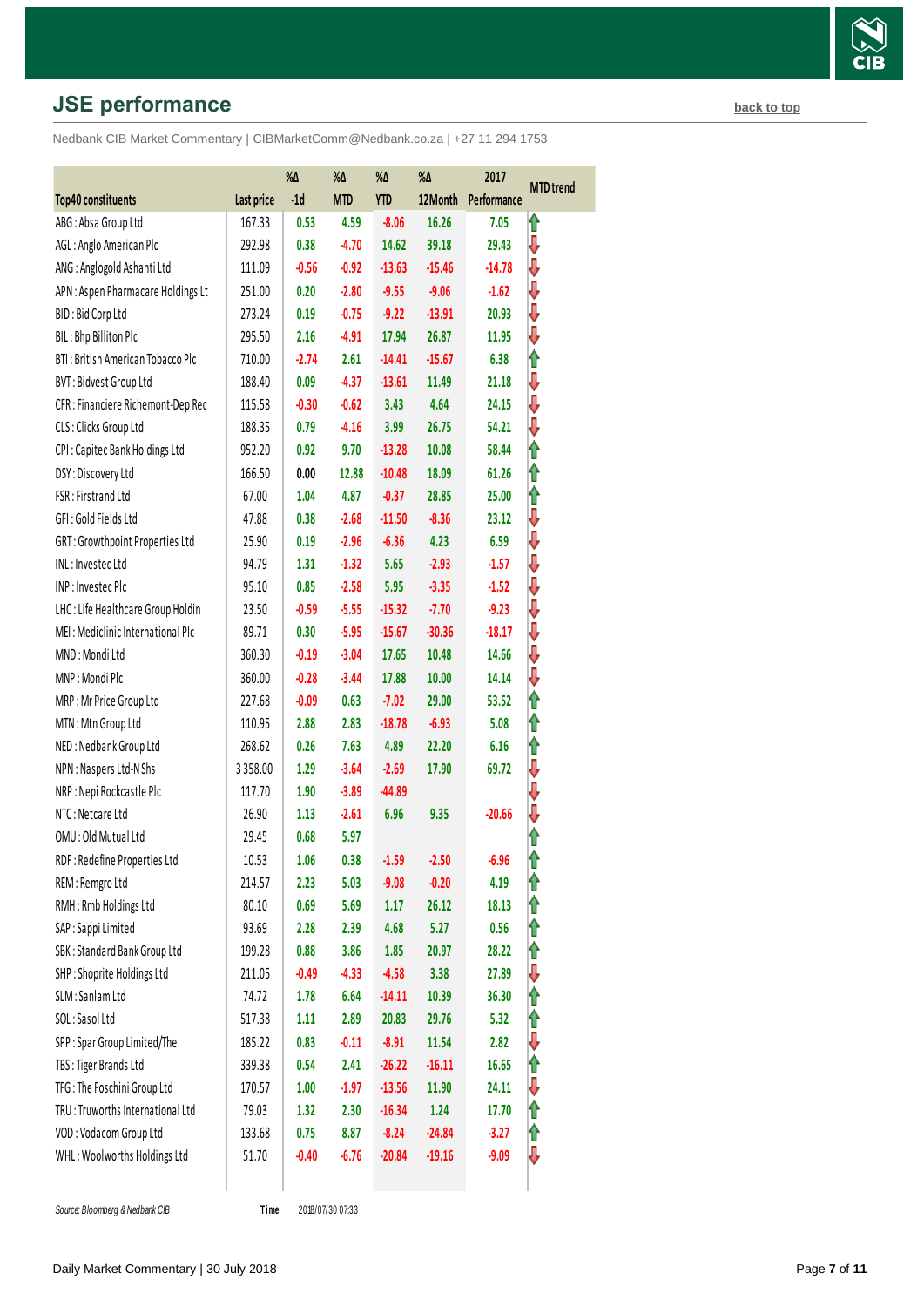

## <span id="page-7-0"></span>**Economics [back to top](#page-0-0)**

Nedbank CIB Market Commentary | CIBMarketComm@Nedbank.co.za | +27 11 294 1753

#### **US**

- US GDP growth rose to 4.1% q/q SAAR in Q2, from the upwardly revised 2.2% in Q1, slightly worse than consensus of 4.2%. Personal consumption spending rose sharply over the quarter, and was the key driver of growth, being driven by demand for vehicles, furniture and clothing. Net exports were the second best contributor towards stellar growth over the quarter, as exports rose 9.3% q/q, while imports remained steady. The biggest drain on growth was gross private investment, which declined by 0.5% q/q as investment in industrial and transport equipment and residential property contracted.
- In contrast to recent data indicating a slight easing in personal spending, and some apprehension by consumers towards purchases of expensive durable goods, we see consumption rising over the quarter, possibly due to the very low base in Q1. In addition, we have seen an increase in the household savings rate, and higher personal income growth over the same period. We will be watching consumption for any downside revision in the upcoming GDP prints as more high-frequency data prints are finalised for Q2. The fall in core PCE also highlights that demand pull inflation may have weakened over the quarter as core PCE fell to 2%, from 2.2% in Q1. In strong spending quarters, we usually see an uptick in PCE metrics and this was obviously not the case in Q2.

**Synopsis: This data print is likely to keep the Fed fairly hawkish at its upcoming meeting next week, as economic activity remains strong, and inflationary pressures remain at its 2% inflation target. Any disappointment over the next few weeks/months is likely to temper this hawkishness somewhat by year-end.**

#### **Japan**

- Retail sales growth in Japan rose to 1.5% y/y in June, from -1.7% in May, in line with consensus.
- Retail activity rose across the board, as demand for clothing, food and beverages surged. Wage growth has been rising slowly, and the labour market has tightened sharply, which may have resulted in improved demand.
- Up until recently, Japanese demand has been very weak, we will be watching the retail and consumer data to assess whether this develops into a trend – if it does, it will be positive for Japanese economic activity.

**Synopsis: Japan continues to battle with low inflation and disappointing economic growth, and would likely keep monetary policy unchanged and fairly loose for some time. The tighter labour market have not aided wage growth enough to impact inflation – inflation is likely to remain well below the BOJ target over the medium term, warranting loose monetary policy.**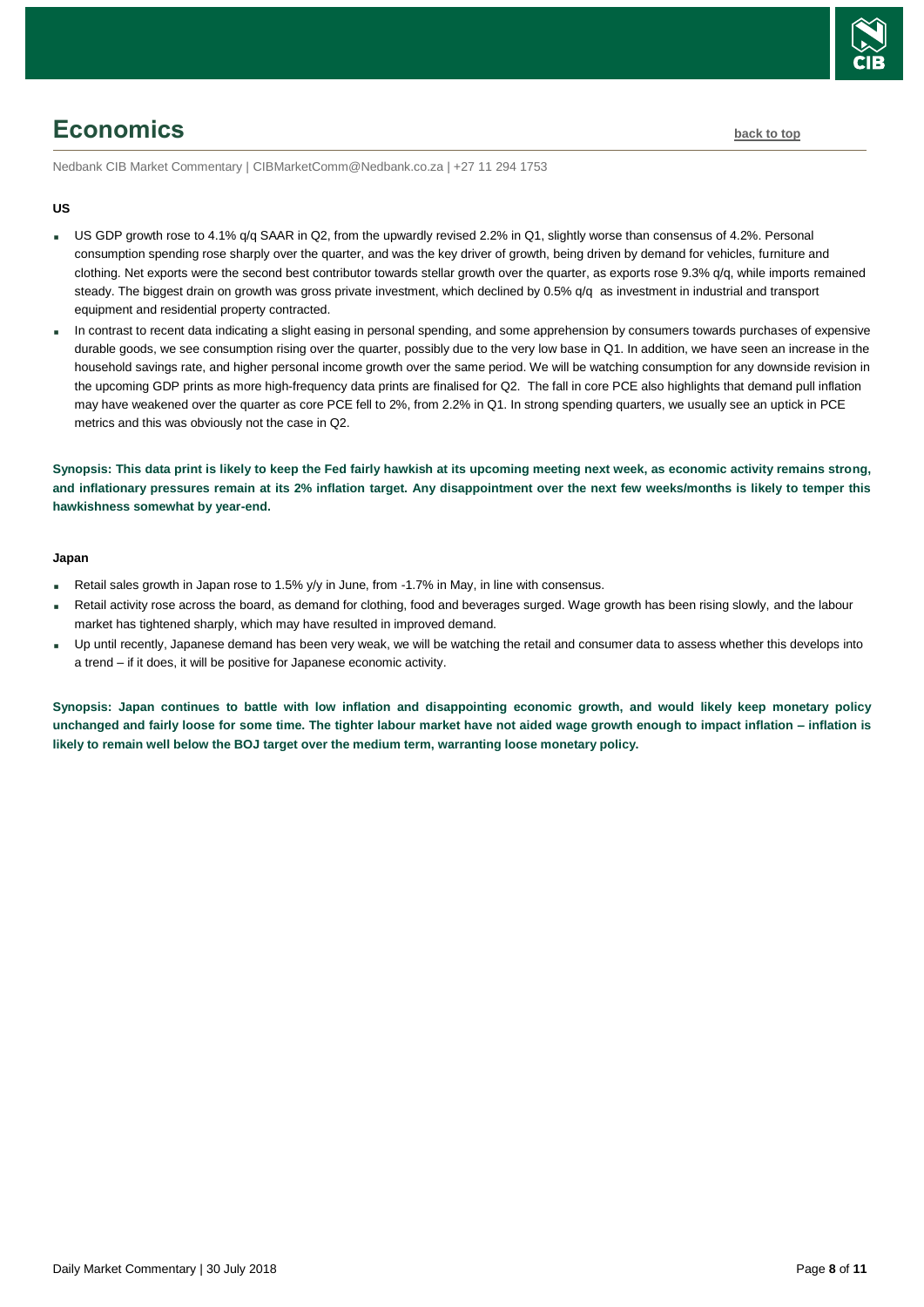

## <span id="page-8-0"></span>**Economic calendar [back to top](#page-0-0)**

Nedbank CIB Market Commentary | CIBMarketComm@Nedbank.co.za | +27 11 294 1753

|                     | Country | Event                             | Period           | Survey    | Actual                   | Prior            | Revised                  |
|---------------------|---------|-----------------------------------|------------------|-----------|--------------------------|------------------|--------------------------|
| 27-July             |         |                                   |                  |           |                          |                  |                          |
| 03:30 AM            | CH      | Industrial Profits YoY            | JUN              |           | 20.00%                   | 21.10%           |                          |
| 02:30 PM            | US      | Core PCE QoQ                      | 2QA              |           | 2.00%                    | 2.30%            | 2.20%                    |
| 02:30 PM            | US      | GDP Annualized QoQ                | 2QA              |           | 2.00%                    | 2.00%            | 2.20%                    |
| 02:30 PM            | US      | Personal Consumption              | 2QA              |           | 4.00%                    | 0.90%            | 0.50%                    |
| 04:00 PM            | US      | U. of Mich. Sentiment             | <b>JULF</b>      |           | 97.9                     | 97.9             |                          |
| 30-July             |         |                                   |                  |           |                          |                  |                          |
| 01:50 AM            | JN      | Retail Trade YoY                  | JUN              | 1.70%     | 0.60%                    | 0.60%            |                          |
| 08:00 AM            | SA      | Money Supply M3 YoY               | JUN              | 5.80%     |                          | 5.73%            |                          |
| 08:00 AM            | SA      | Private Sector Credit YoY         | JUN              | 5.07%     |                          | 4.56%            |                          |
| 10:30 AM            | UK      | M4 Money Supply YoY               | JUN              |           | $\overline{\phantom{a}}$ | 1.80%            |                          |
| 10:30 AM            | UK      | Net Consumer Credit               | JUN              | GBP 1.40b | $\overline{\phantom{a}}$ | GBP 1.40b        |                          |
| 11:00 AM            | EC      | <b>Business Climate Indicator</b> | JUL              | 1.35      | $\overline{a}$           | 1.39             |                          |
| 11:00 AM            | EC      | Economic Confidence               | JUL              | 112.0     | $\overline{a}$           | 112.3            |                          |
| 02:00 PM            | GE      | CPI YoY                           | MAY F            | 2.10%     | $\overline{\phantom{a}}$ | 2.10%            |                          |
| 02:00 PM            | SA      | South Africa Budget               | JUN              |           | $\overline{\phantom{a}}$ | ZAR-17.7b        |                          |
| 04:00 PM            | US      | Pending Home Sales NSA YoY        | JUN              |           |                          | $-2.80%$         |                          |
| 04:30 PM            | US      | Dallas Fed Manf. Activity         | JUL              | 31.0      |                          | 36.5             |                          |
| 31-July             |         |                                   |                  |           |                          |                  |                          |
| 12:00 AM            | JN      | BOJ 10-Yr Yield Target            | <b>JUL31</b>     | 0.00%     | $\overline{\phantom{a}}$ | 0.00%            |                          |
| 12:00 AM            | JN      | <b>BOJ Policy Balance Rate</b>    | <b>JUL31</b>     | $-0.10%$  |                          | $-0.10%$         |                          |
| 01:30 AM            | JN      | Jobless Rate                      | JUN              | 2.30%     | $\overline{\phantom{a}}$ | 2.20%            |                          |
| 01:30 AM            | JN      | Job-To-Applicant Ratio            | JUN              | 1.60      |                          | 1.60             |                          |
| 01:50 AM            | JN      | Industrial Production YoY         | <b>JUNP</b>      | 0.60%     | $\overline{\phantom{a}}$ | 4.20%            |                          |
| 08:00 AM            | GE      | Retail Sales YoY                  | JUN              | 1.50%     | $\overline{\phantom{a}}$ | $-1.60%$         |                          |
| 11:00 AM            | EC      | CPI Core YoY                      | <b>JULA</b>      | 1.00%     |                          | 0.90%            |                          |
| 11:00 AM            | EC      | Unemployment Rate                 | JUN              | 8.30%     | $\overline{a}$           | 8.40%            |                          |
| 11:00 AM            | EC      | CPI Estimate YoY                  | JUL              | 2.00%     | $\overline{a}$           | 2.00%            |                          |
| 11:00 AM            | EC      | GDP SA QoQ                        | 2QA              | 0.40%     | $\overline{\phantom{a}}$ | 0.40%            |                          |
| 11:00 AM            | EC      | GDP SA YoY                        | 2QA              | 2.20%     |                          | 2.50%            |                          |
| 11:30 AM            | SA      | South Africa Unemployment         | 2Q               |           |                          | 26.7%            |                          |
| 02:00 PM            | SA      | Trade Balance Rand                | JUN              | 5.0b      |                          | 3.5 <sub>b</sub> |                          |
| 02:30 PM            | US      | PCE Core YoY                      | JUN              | 2.00%     |                          | 1.96%            |                          |
| 02:30 PM            | US      | PCE Deflator YoY                  | JUN              | 2.30%     |                          | 2.30%            |                          |
| 02:30 PM            | US      | Personal Income                   | JUN              | 0.40%     |                          | 0.40%            |                          |
| 02:30 PM            | US      | <b>Personal Spending</b>          | JUN              | 0.40%     |                          | 0.20%            |                          |
| 02:30 PM            | US      | <b>Real Personal Spending</b>     | JUN              | 0.40%     | $\overline{a}$           | 0.00%            |                          |
| 03:00 PM            | US      | S&P CoreLogic CS 20-City YoY NSA  | MAY              | 6.40%     | $\overline{\phantom{m}}$ | 6.56%            |                          |
| 03:45 PM            | US      | Chicago Purchasing Manager        | JUL              | 61.8      |                          | 64.1             |                          |
| 2018/07/31 16:00:00 | US      | Conf. Board Consumer Confidence   | JUL              | 126.5     |                          | 126.4            |                          |
| 01-August           |         |                                   |                  |           |                          |                  |                          |
| 12:00 AM            | SA      | Naamsa Vehicle Sales YoY          | JUL              |           | $\overline{a}$           | 3.0%             | $\overline{\phantom{a}}$ |
| 03:45 AM            | CH      | Caixin China PMI Mfg              | JUL              | 50.9      |                          | 51.0             |                          |
| 10:30 AM            | UK      | Markit UK PMI Manufacturing SA    | JUL              | 54.2      |                          | 54.4             |                          |
| 11:00 AM            | SA      | <b>Barclays Manufacturing PMI</b> | JUL              | 48.5      |                          | 47.9             |                          |
| 02:15 PM            | US      | ADP Employment Change             | JUL              | 185k      |                          | 177k             |                          |
| 04:00 PM            | US      | <b>ISM Manufacturing</b>          | JUL              | 59.3      |                          | 60.2             |                          |
| 08:00 PM            | US      | FOMC Rate Decision (Lower Bound)  | AUG <sub>1</sub> | 1.75%     |                          | 1.50%            |                          |
| 08:00 PM            | US      | FOMC Rate Decision (Upper Bound)  | AUG <sub>1</sub> | 2.00%     |                          | 1.75%            |                          |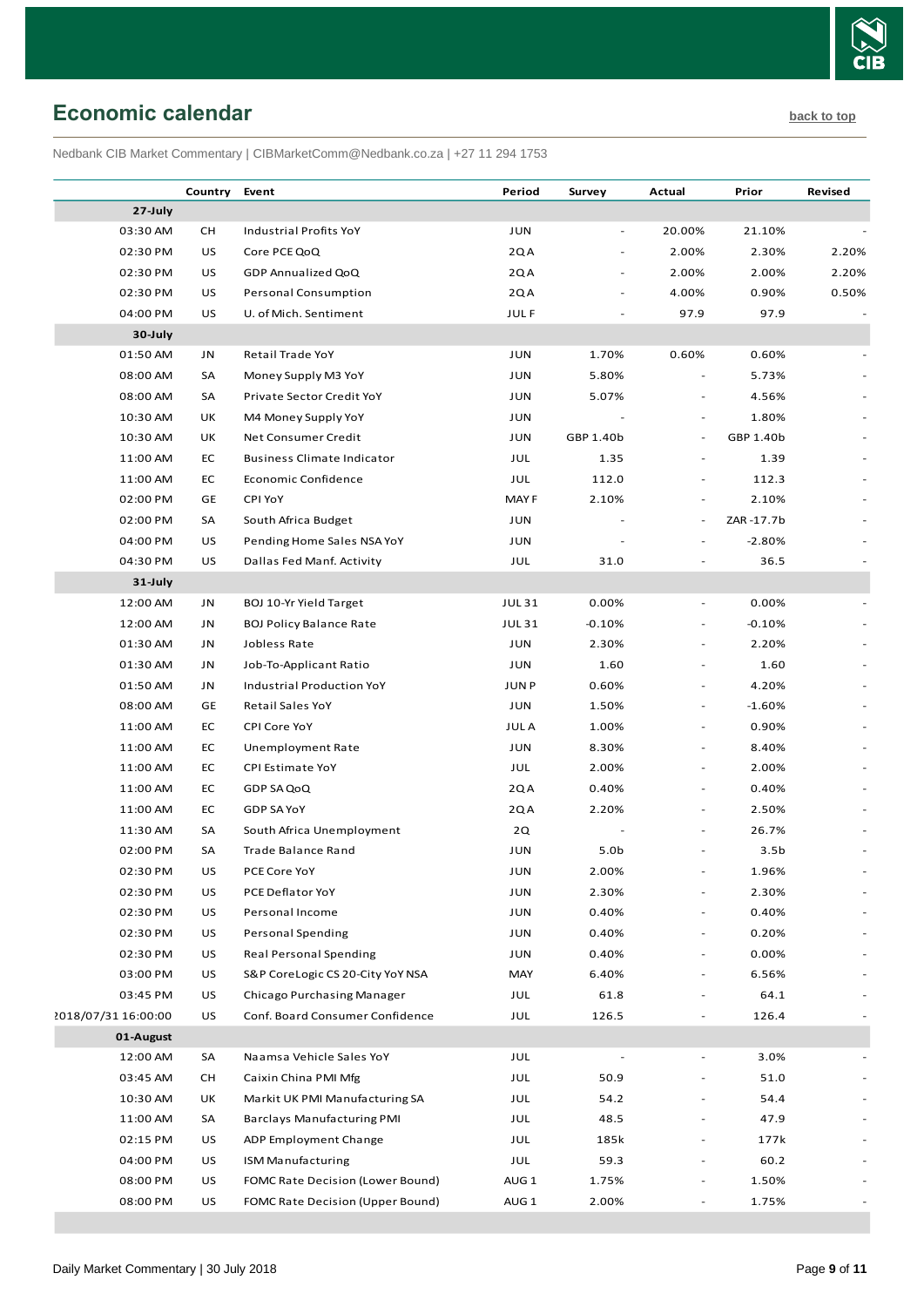

## <span id="page-9-0"></span>**Contacts**

**Treasury: Economic Analyst Reezwana Sumad** (011) 294 1753

**ALM Portfolio Management** (011) 535 4042

**Equities Sales and Distribution** (011) 535 4030/31

**Forex Institutional Sales Desk** (011) 535 4005

**Interest Rate Swaps & FRA's Trading** (011) 535 4004

**Money Market Institutional Sales Desk** (011) 535 4008

**Bond Trading** (011) 535 4021

**Forex Business Banking Sales Desk** (011) 535 4003

**Forex Retail Sales Desk** (011) 535 4020

**Money Market Business Banking Sales Desk** (011) 535 4006

**Non Soft & Soft Commodities Trading** (011) 535 4038

**Credit Derivatives**  (011) 535 4047

**Forex Corporate Sales Desk** JHB (011) 535 4002; DBN (031) 327 3000; CTN (021) 413 9300

**Inflation Trading** (011) 535 4026

**Money Market Corporate Sales Desk** JHB (011) 535 4007; DBN (031) 327 3000; CTN (021) 413 9300

**Preference shares desk** (011) 535 4072